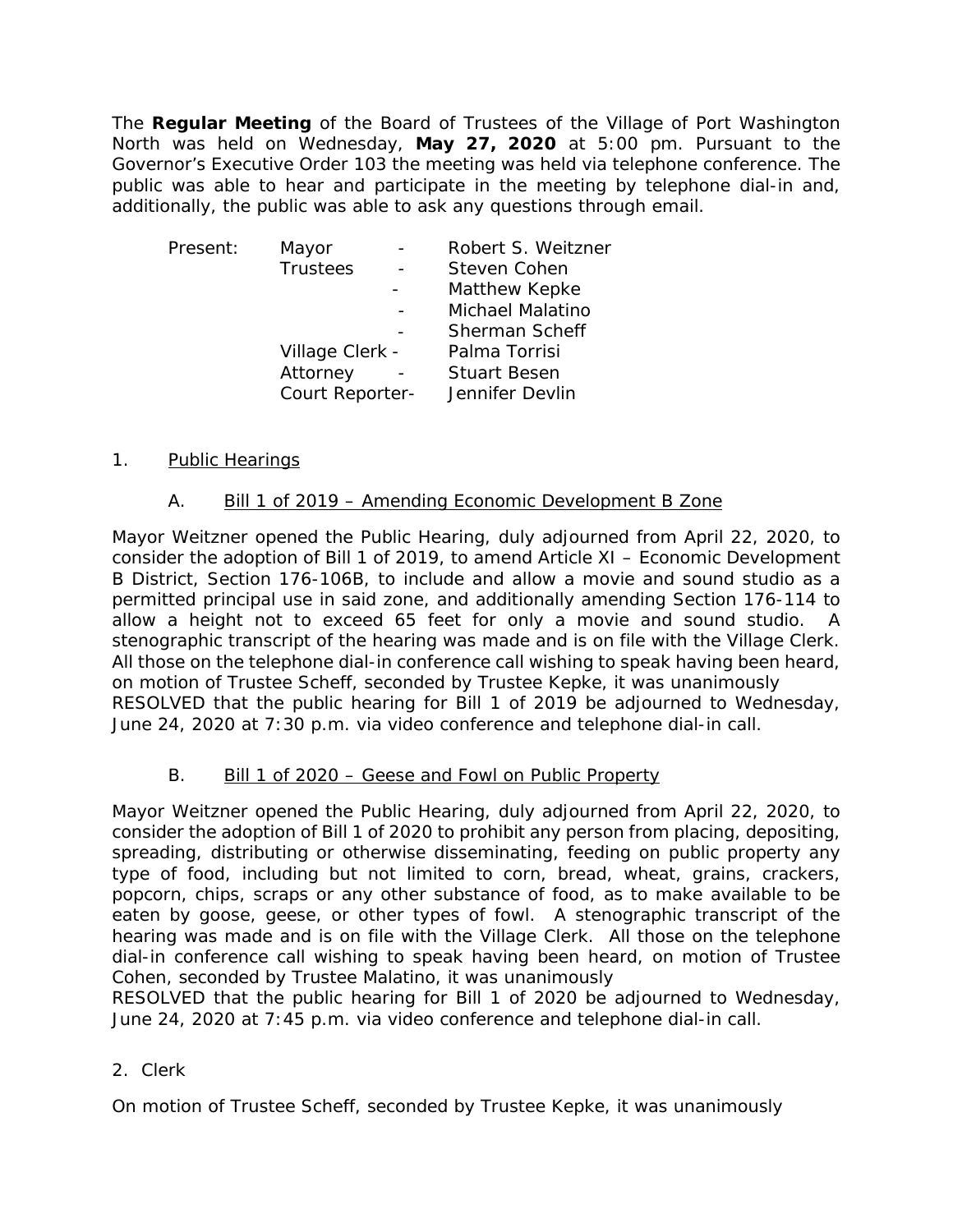RESOLVED that the reading of the minutes of the Board of Trustees meetings of January 22, 2020, February 26, 2020 and March 11, 2020 be waived and that they be and hereby are approved as prepared by Clerk Torrisi.

3. Treasurer

A. On motion of Trustee Kepke, seconded by Trustee Malatino, it was unanimously

RESOLVED that the reading of the General Fund Abstract of Vouchers #221, totalling \$105,747.97, and the Trust & Agency Abstract of Vouchers #163, totalling \$464.40, be waived and that they be and hereby are approved as prepared by Treasurer Bella.

B. On motion of Trustee Scheff, seconded by Trustee Cohen, it was unanimously

RESOLVED that the Budget Report as of April 30, 2020, showing the General Fund Balance to be \$2,039,792.52 and the Trust & Agency Balance to be \$0.00, and the budget modifications contained therein be and hereby are accepted as prepared by Treasurer Bella.

- 4. Reports
	- A. Public Works

The Board determined that the distressed curb trees in front of the home of Mr. & Mrs. Pallarino, 36 Marlin Lane, and David & Lisa Rosen, 7 Seaview Lane, will be posted and removed.

B. Building Department

On motion of Trustee Scheff, seconded by Trustee Malatino, it was RESOLVED that the Building Department report for the months of April and May 2020 be and hereby is accepted as presented by Superintendent Barbach.

Vote was recorded as follows: Trustee Cohen-aye, Trustee Kepke-absent, Trustee Malatino-aye, Trustee Scheff-aye, Mayor Weitzner-aye. Motion carried.

5. Business

# A. Stormwater Management MS4 Draft Annual 2019 Report

Mayor Weitzner announced that the 2019-2020 draft MS4 Annual Report for the Village of Port Washington North, prepared by H2M Architects + Engineers was made available for public review on May 22, 2020. The report is posted on the Village's website on the Stormwater Compliance page and is available for review at the Village Hall. The report is being made available to solicit comments from the general public on the Village's stormwater management program. The comment period for the